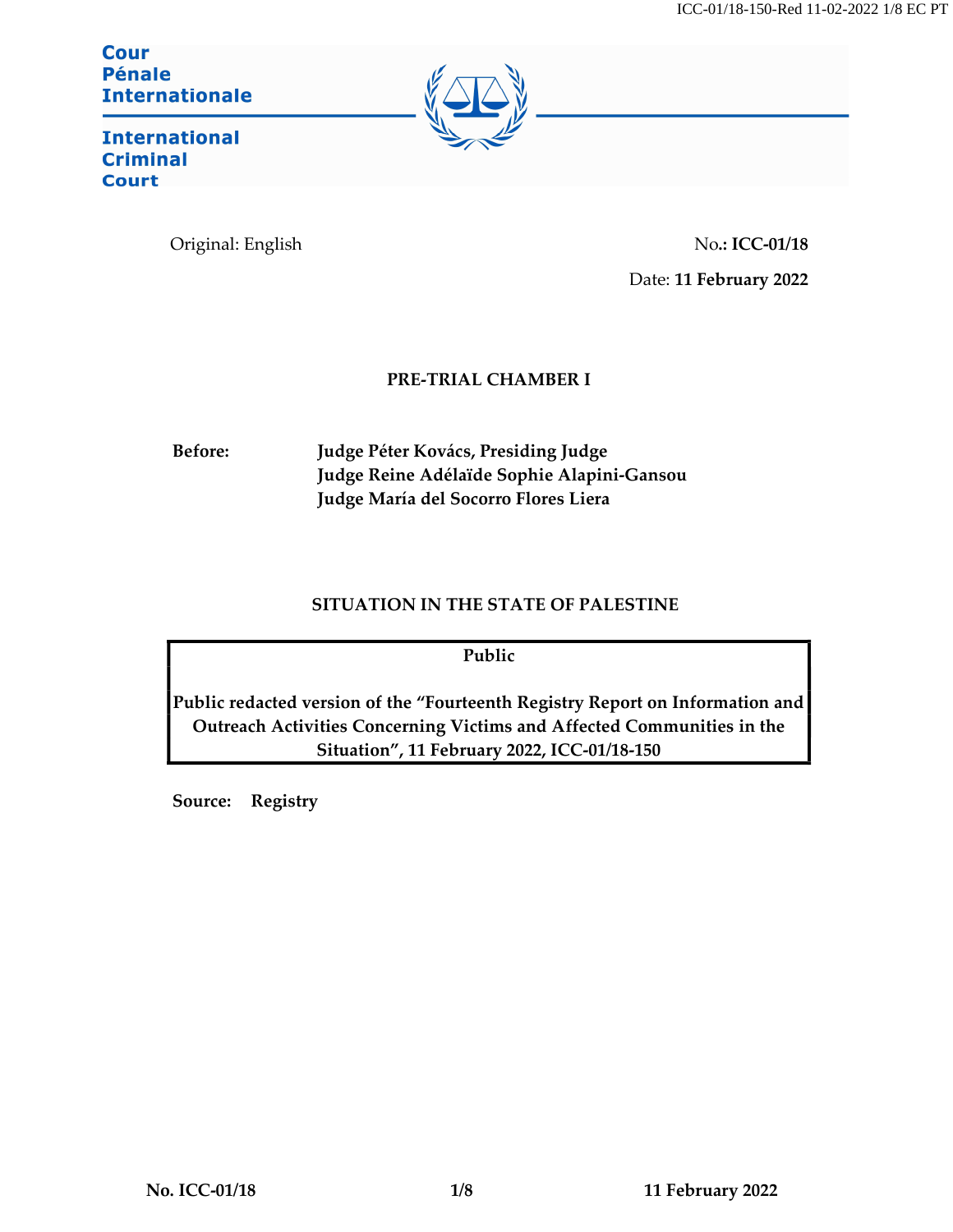Document to be notified in accordance with regulation 31 of the Regulations of the Court to:

| The Office of the Prosecutor<br>Mr Karim A. A. Khan<br>Mr James Stewart             | <b>Counsel for the Defence</b>                                   |
|-------------------------------------------------------------------------------------|------------------------------------------------------------------|
| <b>Legal Representatives of Victims</b>                                             | <b>Legal Representatives of Applicants</b>                       |
| <b>Unrepresented Victims</b>                                                        | Unrepresented<br>for<br>Applicants<br>Participation/Reparations  |
| The Office of Public Counsel for<br><b>Victims</b>                                  | The Office of Public Counsel for the<br>Defence                  |
| <b>States Representatives</b>                                                       | <b>Amicus Curiae</b>                                             |
| <b>REGISTRY</b>                                                                     |                                                                  |
| Registrar<br>Mr Peter Lewis                                                         | <b>Counsel Support Section</b>                                   |
| <b>Victims and Witnesses Unit</b><br>Mr Nigel Verrill                               | <b>Detention Section</b>                                         |
| <b>Victims Participation and Reparations</b><br><b>Section</b><br>Mr Philipp Ambach | <b>Public Information and Outreach Section</b><br>Ms Sonia Robla |

**Other**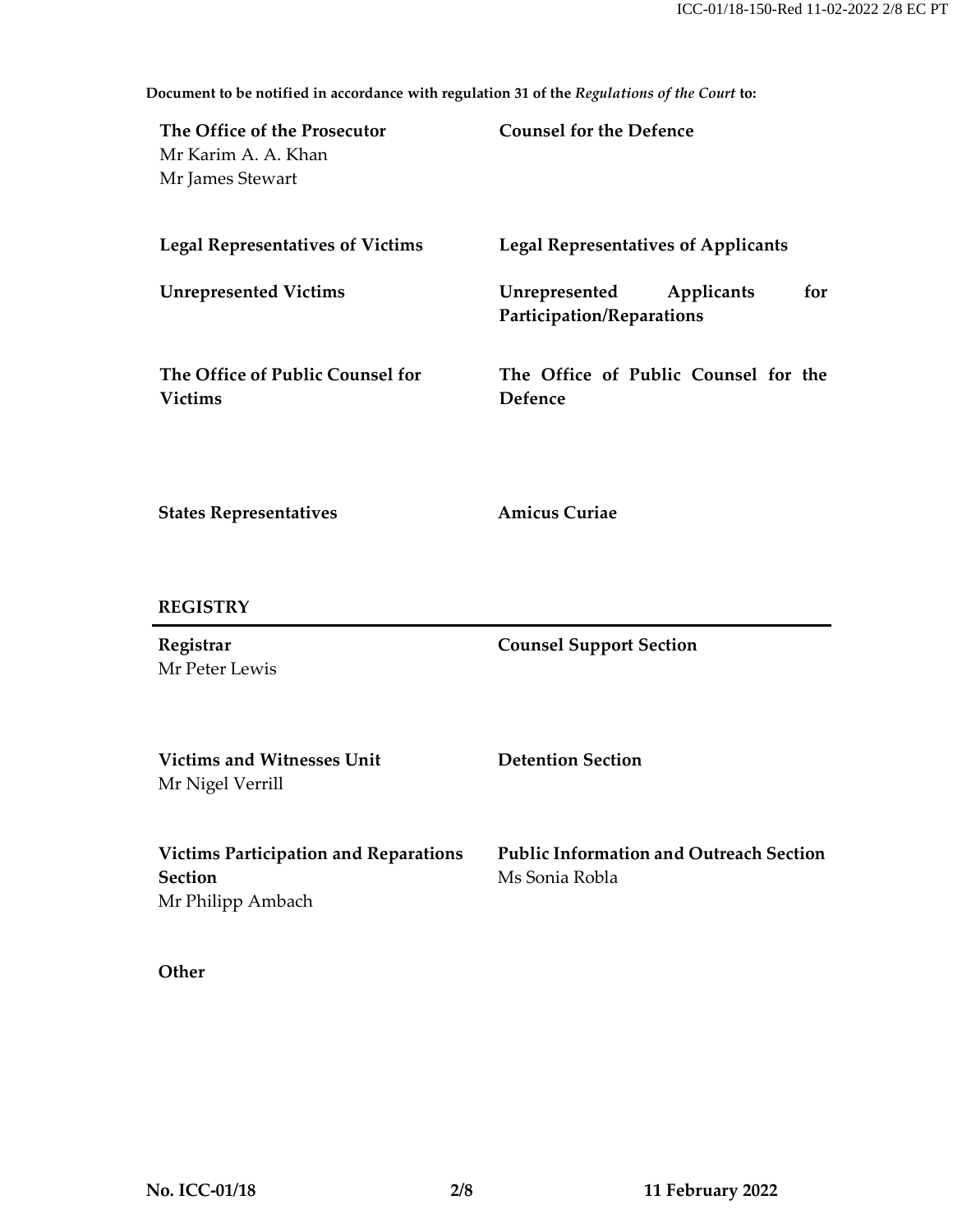### I. Introduction

1. Pursuant to Pre-Trial Chamber I's "Decision on Information and Outreach for the Victims of the Situation" issued on 13 July 2018 ("Chamber" and "Decision of 13 July 2018", respectively), <sup>1</sup> the Registry hereby submits its fourteenth report on the progress of its activities related to information and outreach for victims and affected communities in the situation in the State of Palestine ("Situation").

### II. Procedural History

- 2. On 13 July 2018, the Chamber issued its decision by which it, *inter alia*, ordered the Registry to:  $i$ ) "establish, as soon as practicable, a system of public information and outreach activities for the benefit of victims and affected communities of the situation in Palestine"; $\frac{2}{i}$  ii) submit an initial report on its activities "at a time deemed appropriate but no later than 14 December 2018" and inform the Chamber, every three months, about the progress of its information and outreach activities and the challenges encountered;<sup>3</sup> and *iii*) "create an informative page on the Court's website, especially directed to the victims in the situation of Palestine".<sup>4</sup>
	- 3. Since 12 November 2018, the Registry files regularly its periodic reports<sup>5</sup> on the progress relating to information and outreach activities for victims and affected communities in the Situation.

<sup>&</sup>lt;sup>1</sup> Pre-Trial Chamber I, "Decision on Information and Outreach for the Victims of the Situation", 13 July 2018, ICC-01/18-2.

<sup>2</sup> Decision of 13 July 2018, p. 10, lit. a) and paras. 13-18.

<sup>3</sup> Decision of 13 July 2018, p. 10 lit. b) and para. 19.

<sup>4</sup> Decision of 13 July 2018, p. 10 lit. c) and para.18.

<sup>5</sup> See Registry, "Registry's Initial Report on Information and Outreach Activities Concerning Victims and Affected Communities in the Situation", 12 November 2018, ICC-01/18-3-Conf. A public redacted version dated 19 November 2018 was registered on 20 November 2019, ICC-01/18-3-Red; "Registry's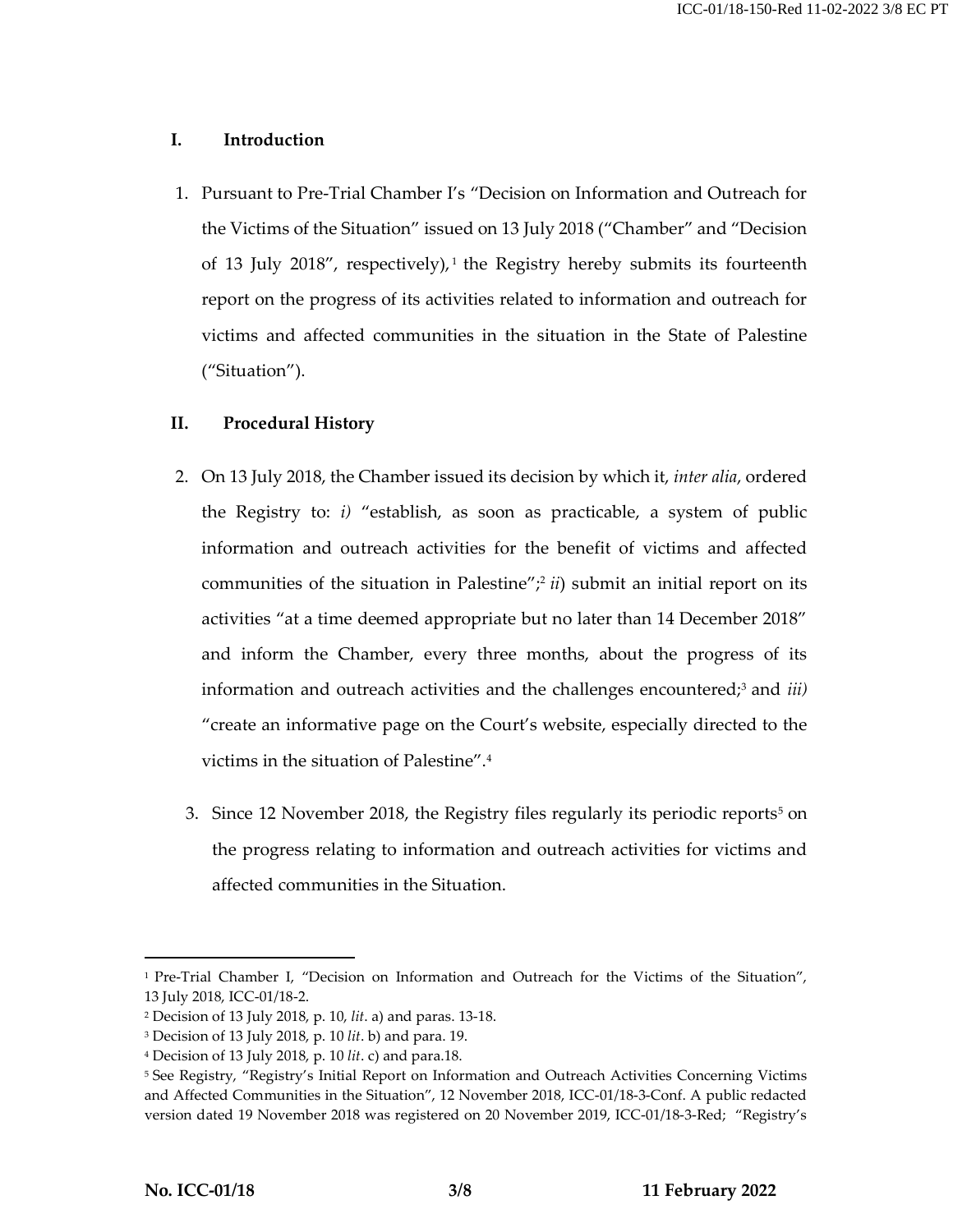4. On 5 February 2021, the Chamber issued the "Decision on the 'Prosecution request pursuant to article 19(3) for a ruling on the Court's territorial jurisdiction in Palestine".<sup>6</sup> The Chamber decided, by majority, that the Court's territorial jurisdiction in the Situation in Palestine, a State Party to the ICC Rome Statute, extends to the territories occupied by Israel since 1967, namely Gaza and the West Bank, including East Jerusalem. $^7$ 

<sup>6</sup> Pre-Trial Chamber I, "Decision on the 'Prosecution request pursuant to article 19(3) for a ruling on the Court's territorial jurisdiction in Palestine'", 5 February 2021, ICC-01/18-143.

Second Report on Information and Outreach Activities Concerning Victims and Affected Communities in the Situation", dated 12 February 2019 and registered 13 February 2019, ICC-01/18-4-Conf. A public redacted version was filed on the same date, ICC-01/18-4-Red; "Registry's Third Report on Information and Outreach Activities Concerning Victims and Affected Communities in the Situation", 13 May 2019, ICC-01/18-5-Conf. A public redacted version was filed on the same date, ICC-01/18-5-Red; "Registry's Fourth Report on Information and Outreach Activities Concerning Victims and Affected Communities in the Situation", 9 August 2019, ICC-01/18-6-Conf. A public redacted version was filed on the same date, ICC-01/18-6-Red; "Registry's Fifth Report on Information and Outreach Activities Concerning Victims and Affected Communities in the Situation", dated 14 November 2019 and registered on 15 November 2019, ICC-01/18-7; "Registry's Sixth Report on Information and Outreach Activities Concerning Victims and Affected Communities in the Situation", 12 February 2020, ICC-01/18-20-Conf. A public redacted version was filed on the same date, ICC-01/18-20-Red; "Registry's Seventh Report on Information and Outreach Activities Concerning Victims and Affected Communities in the Situation", 11 May 2020, ICC-01/18-132-Conf. A public redacted version was filed on the same date, ICC-01/18-132- Red; "Registry's Eighth Report on Information and Outreach Activities Concerning Victims and Affected Communities in the Situation", 12 August 2020, ICC-01/18-141-Conf. A public redacted version was filed on the same date, ICC-01/18-141-Red; "Registry's Ninth Report on Information and Outreach Activities Concerning Victims and Affected Communities in the Situation", 12 November 2020, ICC-01/18-142-Conf. A public redacted version was filed on the same date, ICC-01/18-142-Red; "Registry's Tenth Report on Information and Outreach Activities Concerning Victims and Affected Communities in the Situation", 12 February 2020, ICC-01/18-144-Conf. A public redacted version was filed on the same date, ICC-01/18-144-Red; "Registry's Eleventh Report on Information and Outreach Activities Concerning Victims and Affected Communities in the Situation", 12 May 2020, ICC-01/18-147-Conf. A public redacted version was filed on the same date, ICC-01/18-147-Red.; "Registry's Twelfth Report on Information and Outreach Activities Concerning Victims and Affected Communities in the Situation", 12 August 2021, ICC-01/18-148-Conf. A public redacted version was filed on the same date, ICC-01/18- 148-Red; "Registry's Thirteenth Report on Information and Outreach Activities Concerning Victims and Affected Communities in the Situation", 12 November 2021, ICC-01/18-149-Conf. A public redacted version was filed on the same date, ICC-01/18-149-Red.

<sup>7</sup> Id., p. 60; See also "Judge Péter Kovács' Partly Dissenting Opinion", 5 February 2021, ICC-01/18-143- Anx1 and "Partly Separate Opinion of Judge Perrin de Brichambaut", 5 February 2021, ICC-01/18-143- Anx2.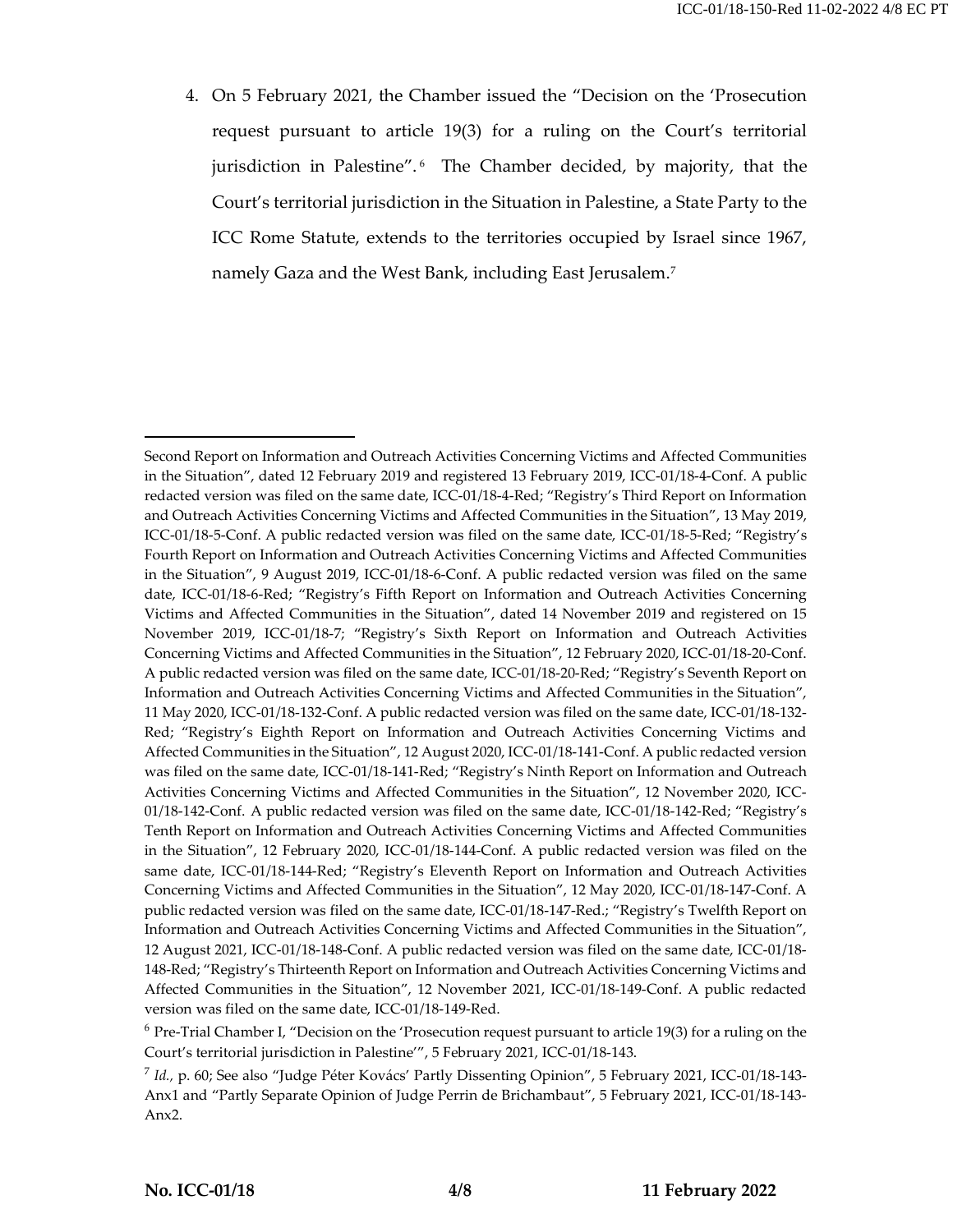5. On 3 March 2021, the ICC Prosecutor confirmed that it has initiated an investigation into the Situation.<sup>8</sup>

## III. Classification

- 6. Pursuant to regulation  $23bis(1)$  of the Regulations of the Court ("RoC"), this report is classified as "confidential" since it contains sensitive information [redacted].
- 7. The Registry will concomitantly file a public redacted version of the present report.

# IV. Applicable Law

8. The Registry submits the present report pursuant to the Chamber's instruction<sup>9</sup> as well as the applicable law recalled by the Chamber in its Decision of 13 July 2018,<sup>10</sup> and in accordance with regulations 8 and 23bis(1) of the RoC and regulation 6 of the Regulations of the Registry.

# V. Submissions

# A. Registry activities during the reporting period (12 November 2021 – 10 February 2022)

9. During the reporting period, the activities of the Public Information and Outreach Section (''PIOS'') remained limited, mainly due to the lack of resources and the restrictions imposed as a result of the COVID-19 pandemic. Similarly, activities of the Victims Participation and Reparations Section

<sup>&</sup>lt;sup>8</sup> Statement of ICC Prosecutor, Fatou Bensouda, respecting an investigation of the Situation in Palestine, 3 March 2021, https://www.icc-cpi.int/Pages/item.aspx?name=210303-prosecutor-statement-

investigation-palestine.

<sup>9</sup> Decision of 13 July 2018, para. 19 and Disposition, lit. b) on p. 10.

<sup>10</sup> Decision of 13 July 2018, para. 6.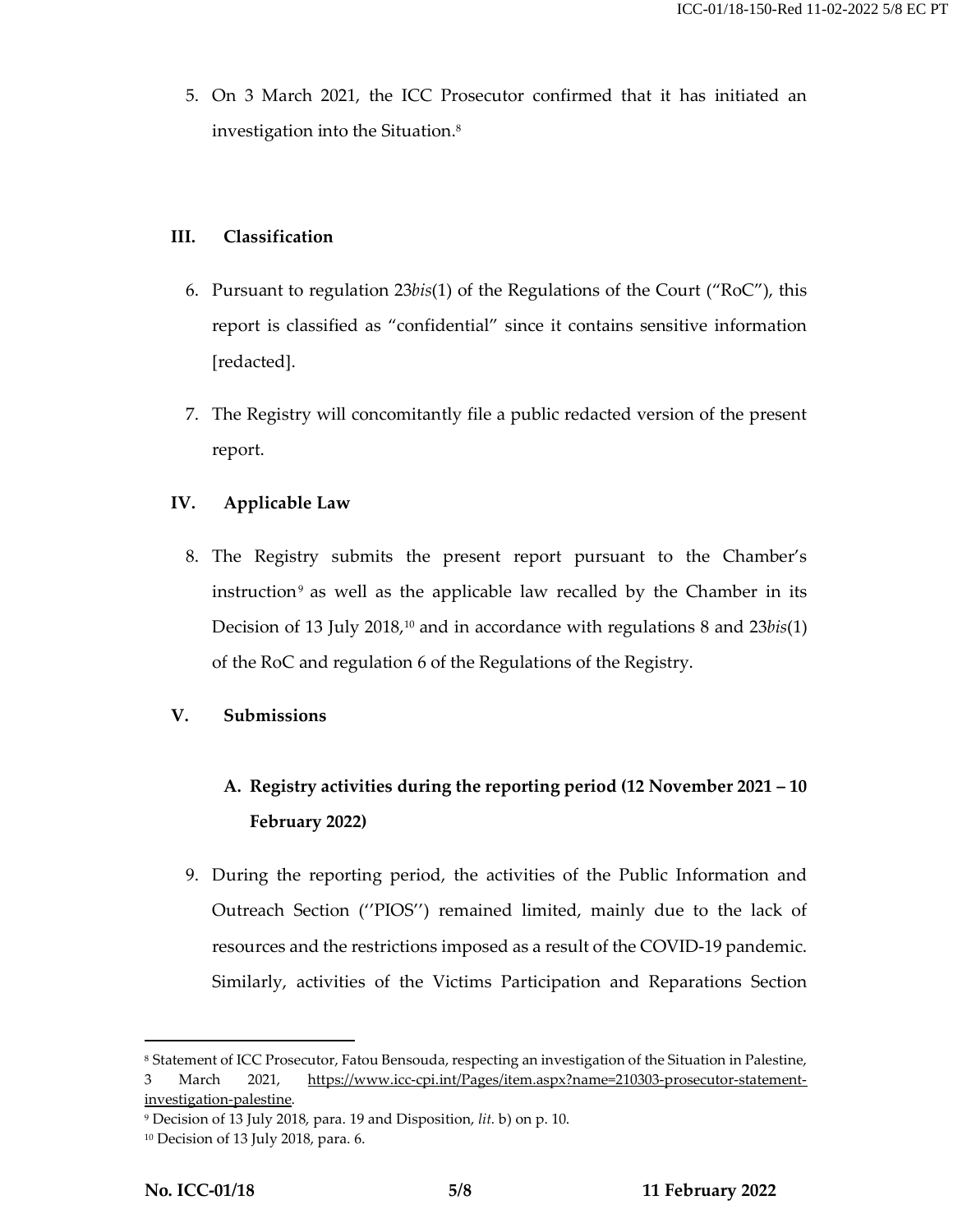("VPRS") have remained limited and mostly confined to correspondence with interlocutors, also due to competing judicial priorities and COVID-related restrictions.

### a. Activities conducted by PIOS

10. PIOS continued compiling social media and traditional (online) media reports in order to monitor perceptions and reactions in the Situation and shared them with relevant ICC counterparts. It also replied to communications from interested stakeholders and updated its list of contacts.

### b. Activities carried out by VPRS

11. Throughout the reporting period, VPRS replied to queries from interlocutors who sought information about victim-related matters and relevant judicial developments in the Situation. Informative meetings with interlocutors and legal representatives of victims were organized whenever so requested by them. During said meetings, interlocutors brought forward a number of recurrent items: the need was mentioned for direct interactions and informative sessions organized by the ICC about, most notably, procedural developments in the Situation, victims' rights before the Court and ways in which victims can engage with the Court. Some interlocutors mentioned their preference for a direct channel of communication with the Court, in addition to communications intermediated by NGOs, civil society or other international organizations. Other issues raised during the meetings were:  $i$ ) the need for coherent periodic communication with victims and interlocutors; ii) any available means of victim support or protection already at the investigation stage;<sup>11</sup> *iii*) the requirements and procedure to join the ICC list of counsel and the list of assistants to counsel;  $iv$ ) the victim application

<sup>&</sup>lt;sup>11</sup> The Registry clarified that at the investigation stage the protection the ICC can afford to victims is essentially limited to confidentiality in the handling of any information obtained from victims as well as advice on secure communication with the Registry and data security.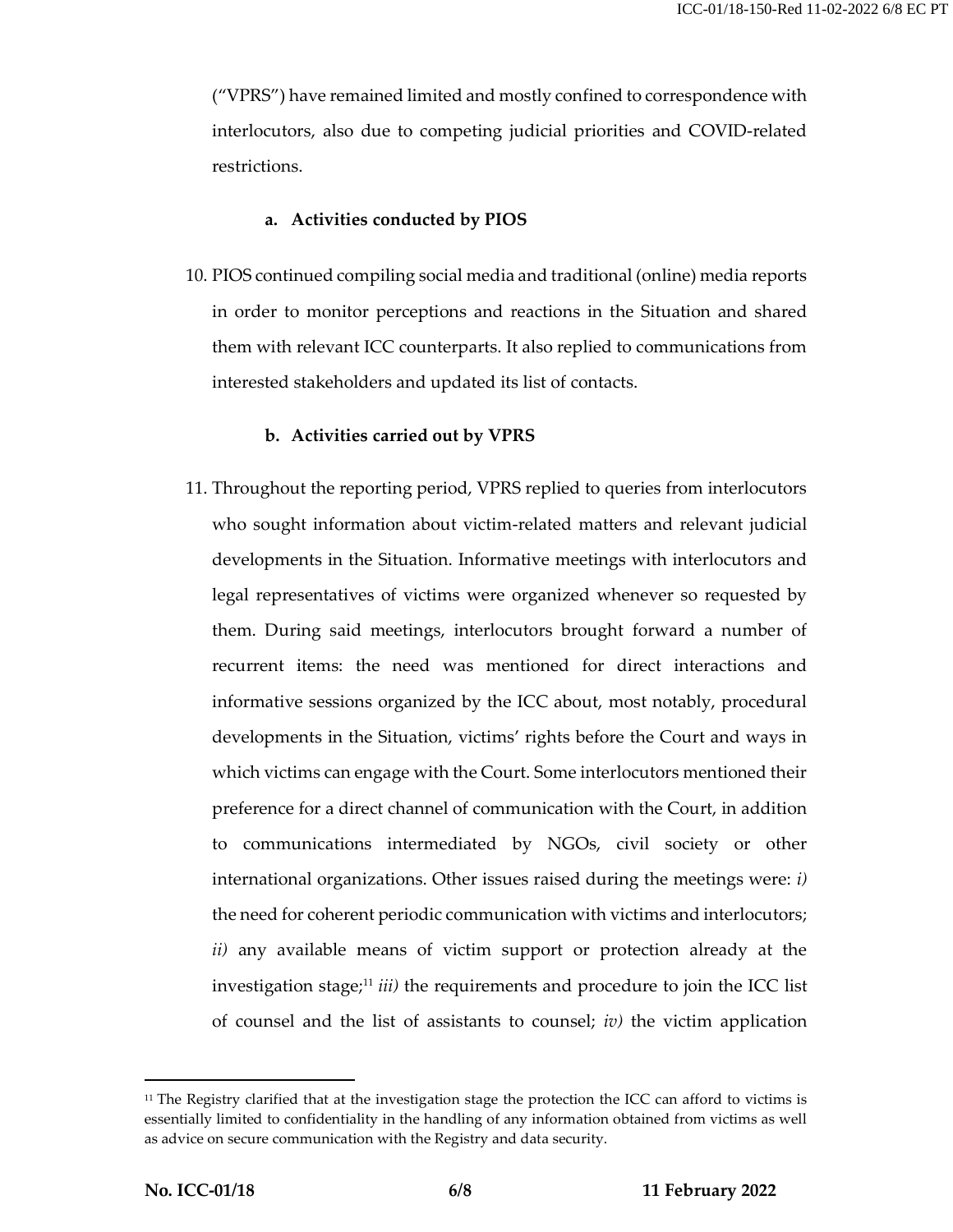process for participation in proceedings and/or reparations;  $v$ ) provision of information relevant for reparations, provided a case were to ensue and lead to a conviction of one or more accused persons. The interlocutors consulted also made suggestions on how to best engage with civil society and other relevant individuals and organizations.

12. Based on the above interactions, VPRS periodically updates its standard messages to respond coherently and comprehensively to the recurrent themes, and manage expectations.

### B. Subsequent activities

#### a. PIOS

- 13. After the approval of the ICC Programme Budget for 2022 and its allocation, PIOS is currently assessing the possibilities to organise [redacted].
- 14. PIOS will continue informing the public about judicial developments in the situation, replying to communications from interested stakeholders and using the presence at the seat of Court of stakeholders and [redacted] to provide them with relevant information and consult them on possible activities. PIOS will also continue monitoring the media, producing information materials in Arabic and Hebrew and updating its list of contacts.

### b. VPRS

15. VPRS will endeavour to continue to disseminate specific victim-related information<sup>12</sup> amongst its interlocutors and to keep them informed about all judicial developments in the Situation.

<sup>12</sup> See above at para. 12.